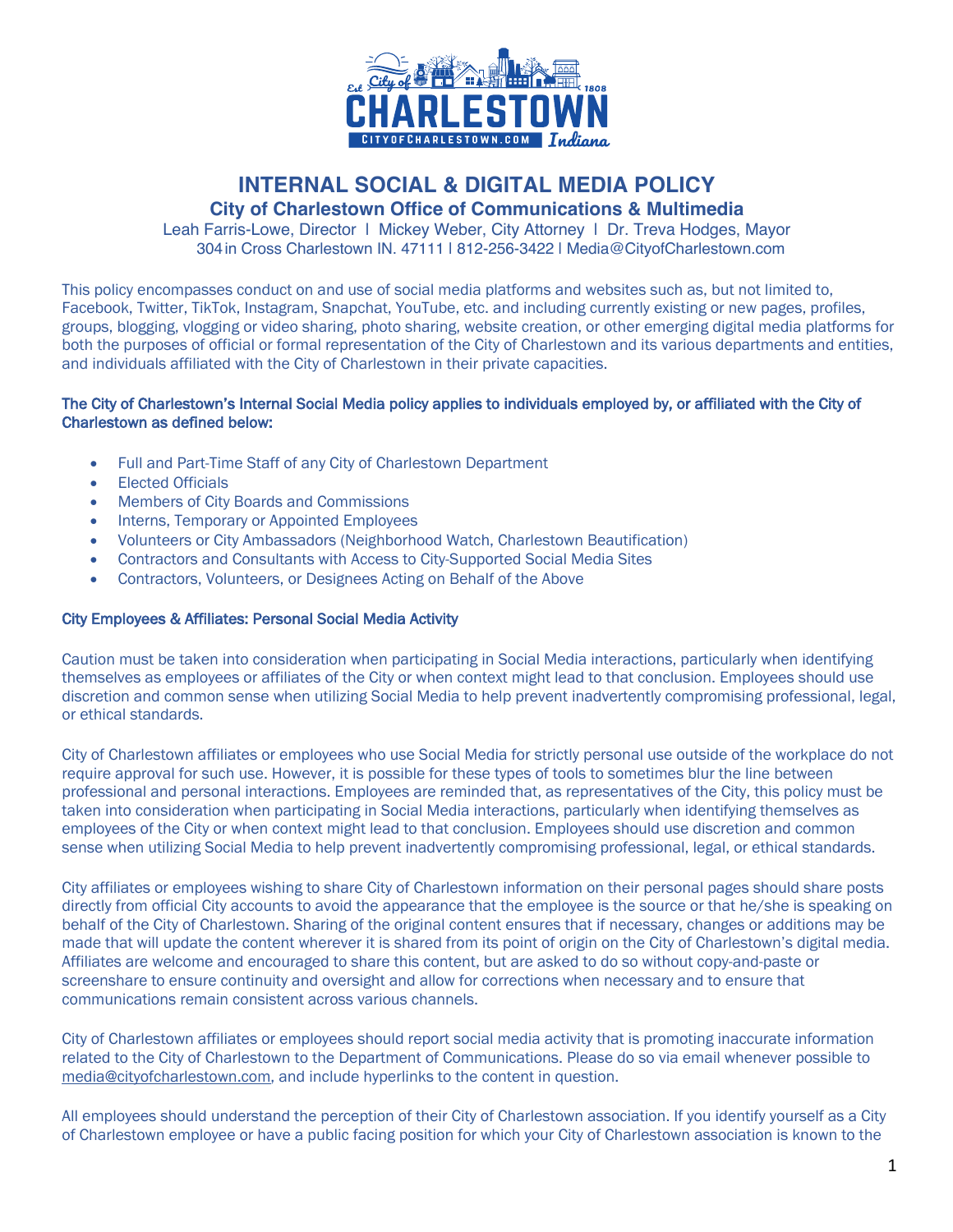general public, ensure your profile and related content (even if it is personal and not an official nature) is consistent with how you wish to present yourself as a City of Charlestown professional, appropriate with the public trust associated with your position, and conforming to existing standards that already exist in City of Charlestown policies. Employees and affiliates are expected to be truthful, courteous, and respectful toward supervisors, co-workers, citizens, customers, and other persons associated with the City. Employees shall not engage in name-calling, personal attacks, bullying, or other such demeaning behavior in any public forum or capacity, particularly in relation to City matters or business. Employees and affiliates shall not write or present anything on social media that violates the policies of the City or the State of Indiana relating to harassment, discrimination, and/or privacy.

Employees, City contract employees, and City volunteers shall not use their City email account or password in conjunction with a personal Social Media account – this stipulation is a measure to protect the security and privacy of both parties.

### City of Charlestown Official Digital and Social Media Representation and Activity

The City of Charlestown's use of social and digital media platforms is intended to expand and enhance communication to a growing number of citizens who rely on social media for news and updates about Charlestown. The goal of our use of social networking is to communicate and promote information about the business of the City and how we serve our citizens. The City must ensure that use of social networking maintains our identity, integrity, brand standards, and reputation while minimizing actual or potential risks.

The creation or development of any new or ongoing any website, blog, social media profile or page, group, or other digital or emerging media platform that represents any City of Charlestown department, office, elected or appointed board, event, employee, representative or program must be created in coordination and with the approval of the City of Charlestown Communications & Multimedia office under the umbrella of the City of Charlestown's platform controls, and with measures in place to ensure continuity in the event of turnover, administration change, or an unfortunate event. It is also imperative that any official platform, page or profile, or one that is seemingly official by virtue of its association to an individual related to the City of Charlestown, be managed in accordance with brand standards, social media strategy, and with respect to the related legal and public access issues that create complexities within these realms.

Any personal account that appears to be compromised, engaged in activity that may flag algorithms that could negatively impact the ability of the City of Charlestown's social media pages and platforms to operate optimally, or could compromise the integrity of the page or platform will not be granted access or may have their access removed pending resolution. For example, users with fake or dummy accounts, duplicate accounts, pseudonyms and other profiles of this nature on Facebook can negatively impact the functionality of any page or group it is related to or affiliated with, whether directly or by proxy.

Directors, appointees or their delegates may be granted permissions to publish on pages when appropriate, or granted access to various platforms, but any creation should originate in cooperation with the Communications and Multimedia office. Employees and affiliates of the City shall not speak on behalf of the City on social media unless expressly authorized to do so, and shall not share information that is confidential or sensitive in nature which was obtained by virtue of their employment by or affiliation with the City unless expressly authorized to do so.

The City of Charlestown's social media pages shall be subject to the Public Records requirements set forth in Indiana Code 5-14-3, and shall be preserved accordingly. The City's social media shall not post, nor shall it allow to be posted, any material protected by copyright, unless expressly permitted to do so by the rightful holder of such copyright.

Memos and "fact sheets" regarding upcoming events will be made available internally to assist with answering questions by phone or, when necessary, online regarding official city business. City of Charlestown affiliates or employees are to consult the Department of Communications before discussing City of Charlestown related matters via social networking sites when questions or inquiries extend beyond the scope of information provided. Inquiries or questions from the public on any of the City of Charlestown's digital or social media platforms should not be responded to by City employees or affiliates from their personal accounts and will be addressed by the Communications Office team. Any department enacting new policy changes, programs or events is asked to share a memo with pertinent details that may be useful to other departments, and to the Communications team in responding to inquiries online.

Exceptions: City employees using social media in an authorized investigative or covert capacity - for a purpose other than output for public relations or community engagement (such as law enforcement) – shall not be limited by this policy, and